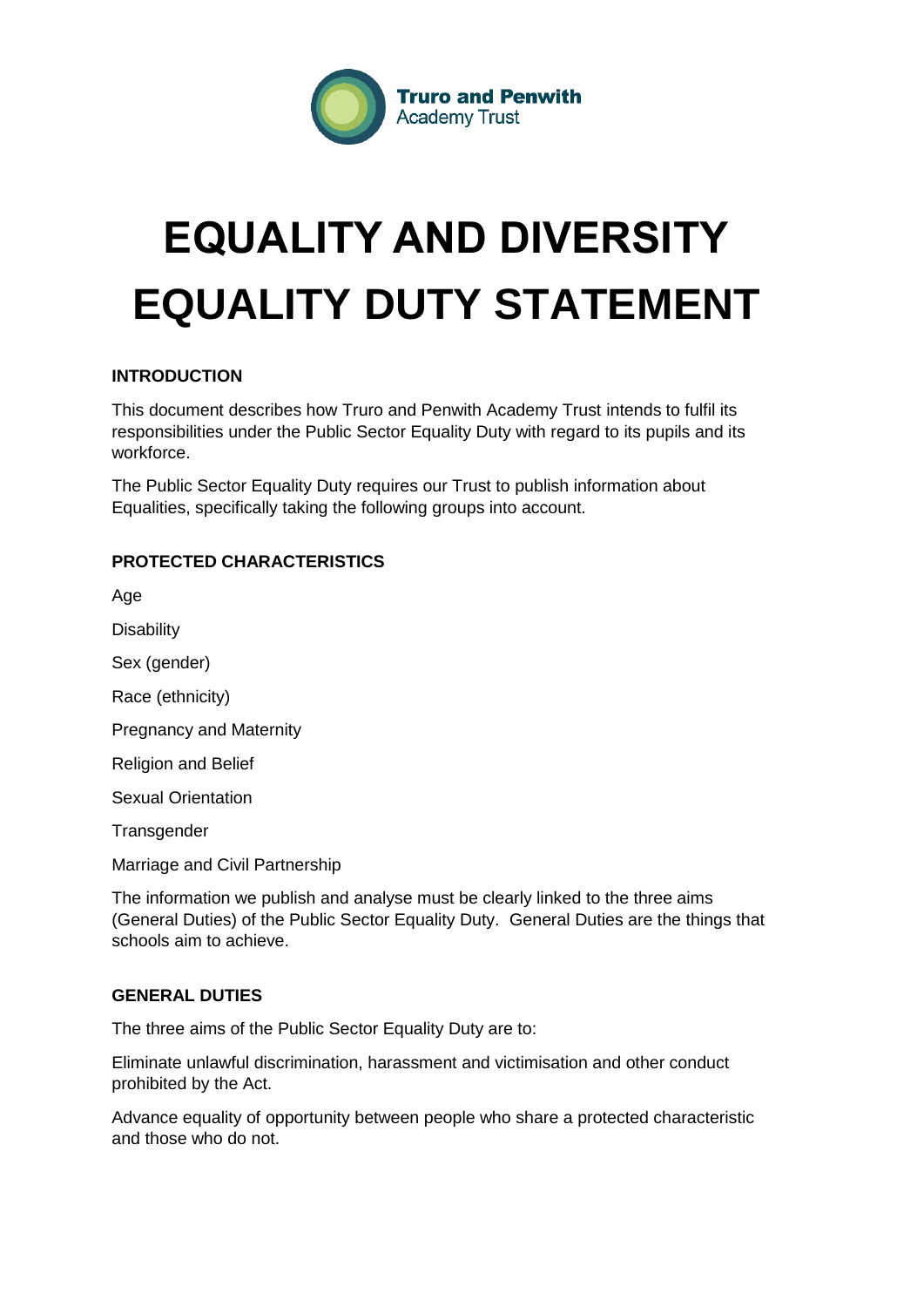Foster good relations between people who share a protected characteristic and those who do not.

#### **SPECIFIC DUTIES**

The two specific duties of the Public Sector Equality Duty are intended to help schools meet the general duty. They are to:

Set Equality Objectives

Publish information

Much of the information and analysis will relate to the school improvement plan, evaluations and student data – we intend to use the information to improve education for all groups in each of our academies. We want to make sure we know which pupils are doing well and less well so we can plan and improve. The same applies to our employees.

We work hard to gather this information and it is already being used by our academies to develop their practice and improve outcomes for our pupils. We will use information which tells us we could be doing better to plan for the future and include these actions in our Equalities Objectives.

# **TRURO AND PENWITH ACADEMY TRUST EQUALITY OBJECTIVES**

Each of our schools has their own equality objectives, dependent on their current demographic and annual review.

As a whole Trust we are committed to:

#### *Eliminating discrimination and harassment in all areas*

#### *Making our school safe and secure for all*

*Promoting equality of opportunity. We will ensure that every pupil has access to the necessary support required to enable them to achieve their highest potential*

*Promoting good relations and positive attitudes towards all people*

*Developing tolerance, empathy and respect for people of all religions and beliefs*

## *Encouraging active participation in the life and work of the community*

Our commitment covers equality on grounds of all protected characteristics listed above. We expect all our trustees, staff and local governing body members to put in place our commitment and organisation's values by:

## *Ensuring a high standard of behaviour, we will ensure that the school's procedures for disciplining pupils and managing behaviour are fair, effective and equitable*

*Responding quickly to complaints and incidents in a positive and pro-active way*

*Providing equality of access to services, facilities and information*

*Ensuring that the adults working or volunteering in the school where possible, reflect a wide range of protected characteristics including appropriate*